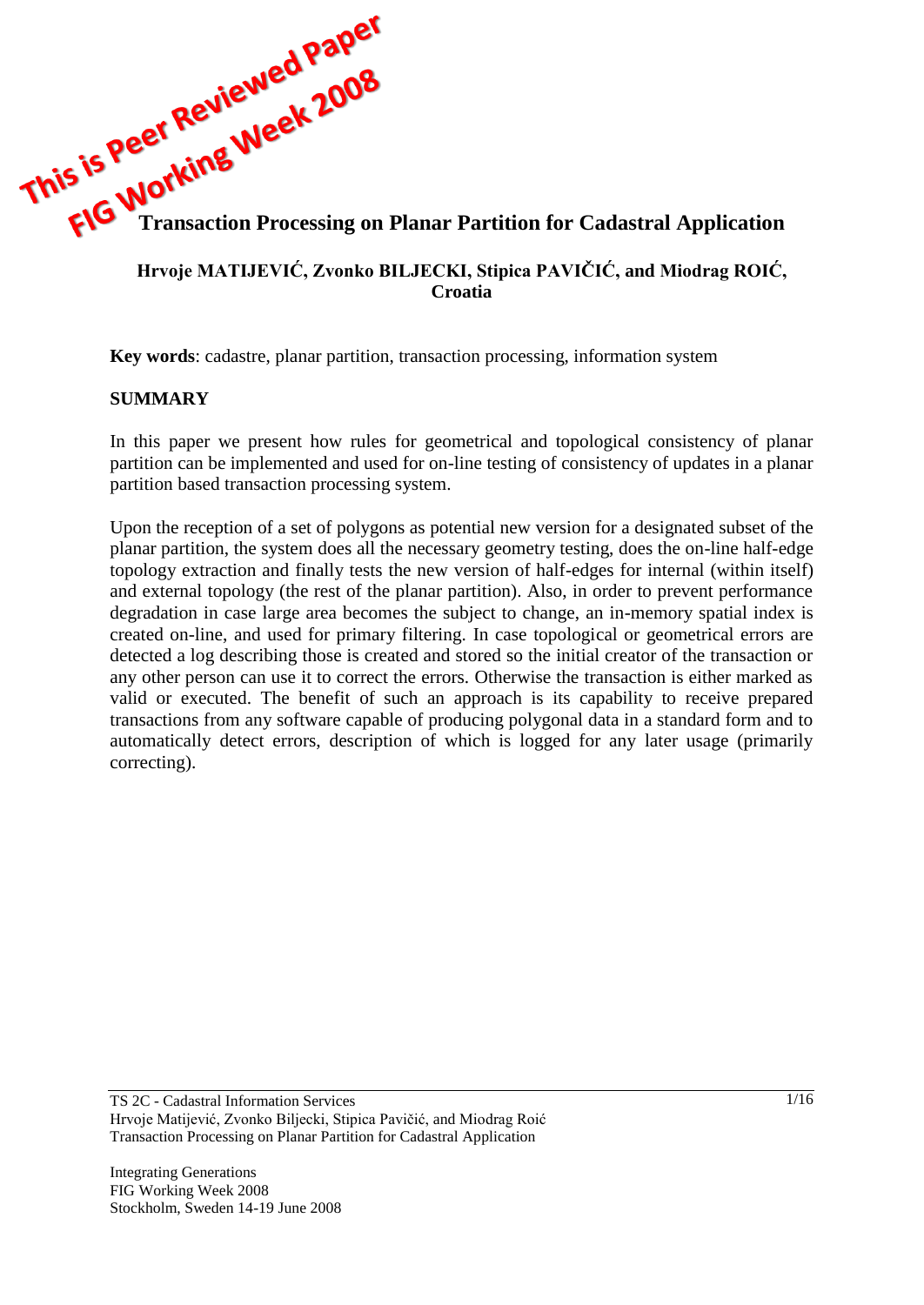# **Transaction Processing on Planar Partition for Cadastral Application**

# **Hrvoje MATIJEVIĆ, Zvonko BILJECKI, Stipica PAVIĈIĆ, and Miodrag ROIĆ, Croatia**

#### **1. INTRODUCTION**

Since the transactions are often, and especially in cadastre, connected with legal conditions, i.e. their changes, clearly it is important to provide consistency under updates. Furthermore, unlike other well-known type of transactional information systems (banking), the cadastral information system deals with the transactions on very complex and highly structured type of data, namely spatial data. It is therefore obvious that the rules pertaining to the consistency preservation present a special challenge for the system, i.e. for implementation.

Traditional European parcel-based cadastres use planar partition to manage their geometry. Planar partition is a set of non-overlapping polygons fully covering one universal polygon.

In the early years of the development of spatial data management system (mid 1980-ties), the topologically structured data were used intensively because they made it possible to reduce the demands for permanent storage space that used to be rather expensive then, but also because they enabled much more efficient processing of some spatial queries that were executed using the algorithms of computational geometry pretty intensively. The main disadvantage of such an approach was relatively poor responsiveness, because geometrical objects had to be created on-line out of topological data. With the prices of permanent storage space going down (1990-ties) and with the available computational capabilities increasing, the focus of spatial data management system users returned to simple (purely geometrical) data structures, because they provided the processing of larger data quantity avoiding the need to have them created out of topological data every time. The maintenance of consistency in carrying out the changes has been shifted to computational geometry algorithms.

The discovery of practical rules for maintaining the consistency (Plümer and Gröger 1996), as well as further development of computational technology, especially spatial databases, have opened the possibility to return to topological data structures (Oosterom et al. 2002), this time as help, i.e. support to geometric structures and not their replacement. The return to topological data structures has manifested itself in the market of commercial spatial data management systems in two implementation approaches (Baars et al. 2004). Traditional updating of topologically structured data is performed by directly updating the tables with node/edges/faces (Oosterom 1997) provided the preconditions are fulfilled (Gröger and Plümer 1997). The drawback of approach with direct updating is the need for highly specialized operators and special software.

Alternatively, if there is an efficient system of conversion available between geometric and topological data in both directions, it is possible to perform the extraction of topology from geometry on-line, which is then used for testing of the correctness of planar partition, i.e. for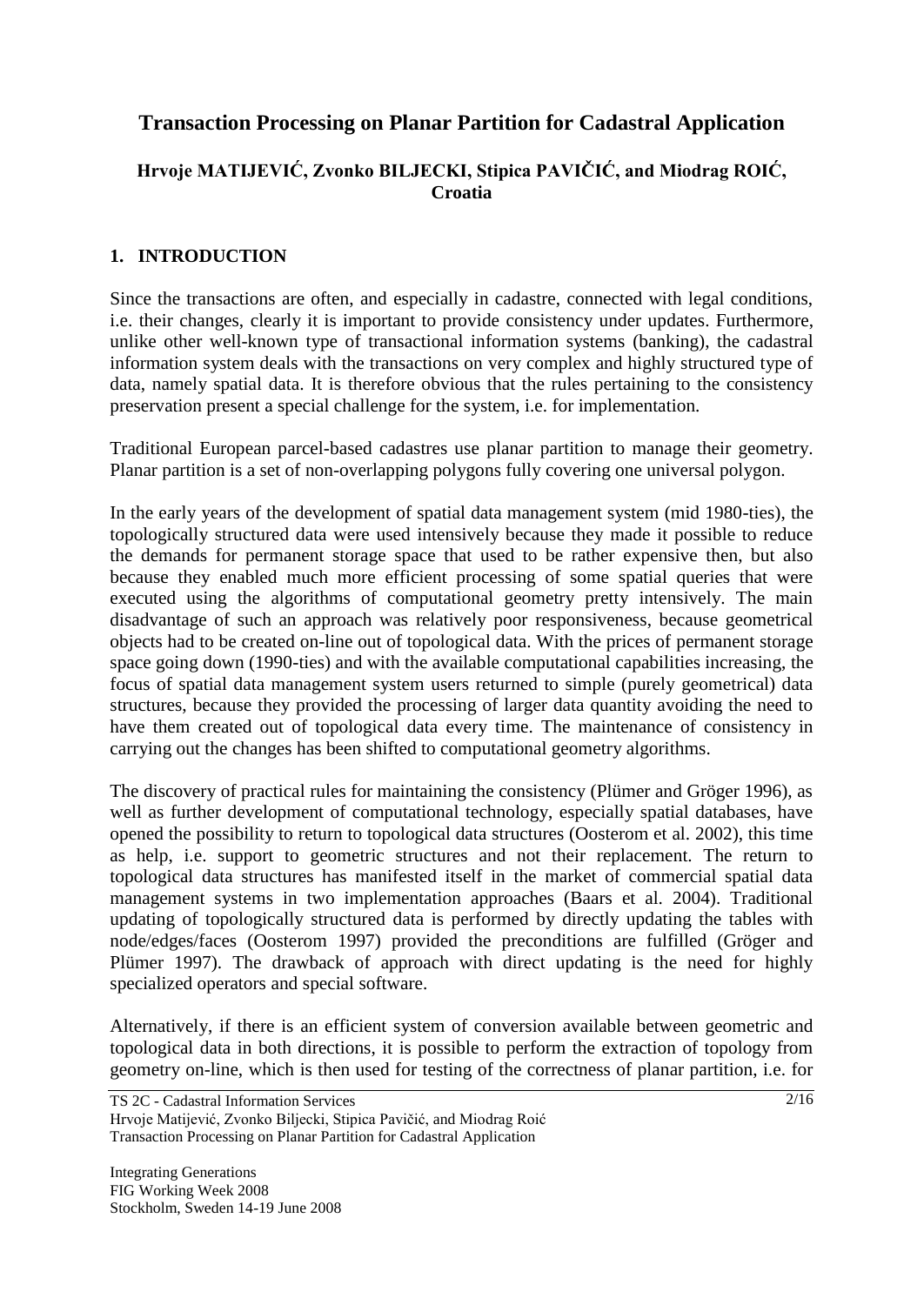indirect updating of tables with node/edges/faces (Hoel et al. 2003). This is especially interesting since the majority of standard spatial data management software support the standard form (ISO 2004b) and storage format (ISO 2004a) of Simple Features – SF, which opens the possibility for distributed preparation of changes in standard form and for testing the correctness automatically. Such a system can act partially or entirely automatically by receiving the standard format data sets that present a new state of an area affected by changes, and then by testing all the preconditions defined in advance. Afther that, the transaction can either be executed or only stored and marked as correct for later execution. The requirement for this is an integral and efficient implementation of tests of correctness of transaction.

The rest of the paper is organized as follows. First, there is a short presentation of the rules needed for maintaining the consistency of planar partition, as well as the manner in which they can be concretely implemented for the purpose of testing the changes for geometric and topological correctness. In order to provide efficient testing even of very large changes, it is necessary to use spatial index as primary filter of testing candidates. The theoretical premises and the implementation of an in-memory spatial index are given hereunder together with the presentation of concrete results of the testing done. At the end of the paper there are conclusions and possible areas of further research offered.

# **2. PLANAR PARTITION**

Researchers have been working on testing and searching the relation between advantages and disadvantages of topological data structures ever since the mid 1970-ties. To start with, the reader is referred to one of standard books on GIS or papers e.g. (Theobald 2001).

Although there are more formal definitions, as the one in (Molenaar 1998) where the term geometric partition has been used, a simple and easily understandable definition of planar partition is given in (CGAL 2003): A partition of a polygon P is a set of polygons such that the interiors of the polygons do not intersect and the union of the polygons is equal to the interior of the original polygon P.

In order to retain the unambiguousness we now bring further in the text the most important definitions for the expressions used. Polygon is a two-dimensional geometric element that is defined as the surface closed by one external and by an arbitrary number of internal boundaries. Each polygon's boundary is made of continuous and closed sequence of lines where every line element is the connection of polygon's two successive vertices. Equivalent topological elements are face for polygon, ring for boundary, edge for line, and node for vertex. The realization of topology is a process of adding geometric information to the topological elements, which leads to the creation of geometric elements. Out of the realized geometric element the extraction of topology can be performed using computational geometry algorithms.

The full description of the theoretical background and general guidelines for possible implementation of planar partition are given by Plümer and Gröger (1996). Since the material referred to is rather extensive, it will not be repeated but recommended to the readers. There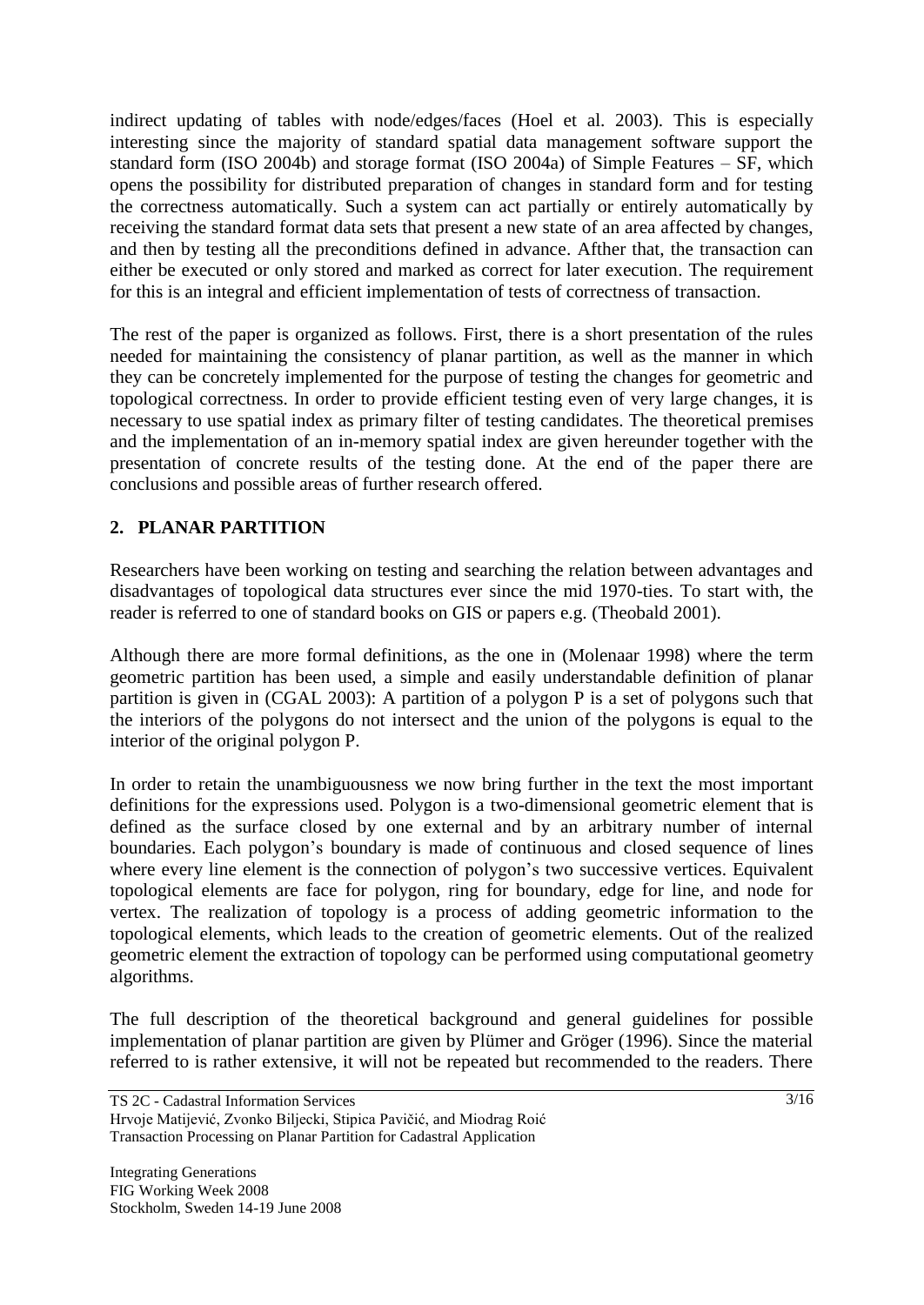are two facts to be mentioned as important products of the paper. First, the statement that in the relational database the planar partition can be presented with two relations:

- geometry (Node, X, Y)

- topology (Edge, Node1, Node2, Face).

This is correct as well as the observation that other more efficient data structures can be derived from these simple relations, which will be described later in the chapter on implementation. The other fact refers to seven integrity constraints for the correctness of planar partition. The constraints are the following:

 $-$  PG1.

- a) for each node in the topological relation there is a node in geometric relation and
- b) no two nodes in geometry have equal coordinates (uniqueness of position),
- PG2. each node has got at least two incident edges,
- PG3. for each edge there are exactly two incident nodes at its ends,
- PG4. no two edges have common points except at the ends,
- PG5. each edge has got exactly two incident faces,
- PG6. each face has got exactly one cycle as a window,
- PG7. no edge point lies on the inner of the face.

The integrity constraints PG1-PG3 and PG5 can be easily implemented at the relational database level, and the constraint PG6 is conditioned by correct realization of geometry from topology depending on the data structure and the chosen algorithm. The constraints PG4 and PG7 are tested by using computational geometry algorithms.

Finite precision in computing the algorithms of computational geometry prevents us from using here the algorithms for testing the constraints PG4 and PG7 in a simple original form. The solution for this problem is given by Milenkovic (1988) through the normalization of geometric data. The normalization of data is defined as slightly changing the structure and parameters of data, getting thus into the configuration for which the algorithms of computational geometry always yield unambiguous results in the conditions of finite precision of computations.

Five rules according to (Milenkovic 1988) have to be met for the polygonal regions to be normal. If the system consists of nodes being arranged as the coordinate pairs of final accuracy that present the points in the plane, and the edges being arranged as the node pairs that present the oriented lines in the plane, and the tolerance value  $\varepsilon$  is known, then the conditions of correctness are as follows:

- 1. no two nodes are closer than ε,
- 2. no node is closer than ε to neither of edges that it is not the end node of,
- 3. no two edges overlap, except in end nodes,

4. For each node, the angularly sorted list of edges containing that node alternates between incoming edges and outgoing edges,

#### TS 2C - Cadastral Information Services Hrvoje Matijević, Zvonko Biljecki, Stipica Pavičić, and Miodrag Roić Transaction Processing on Planar Partition for Cadastral Application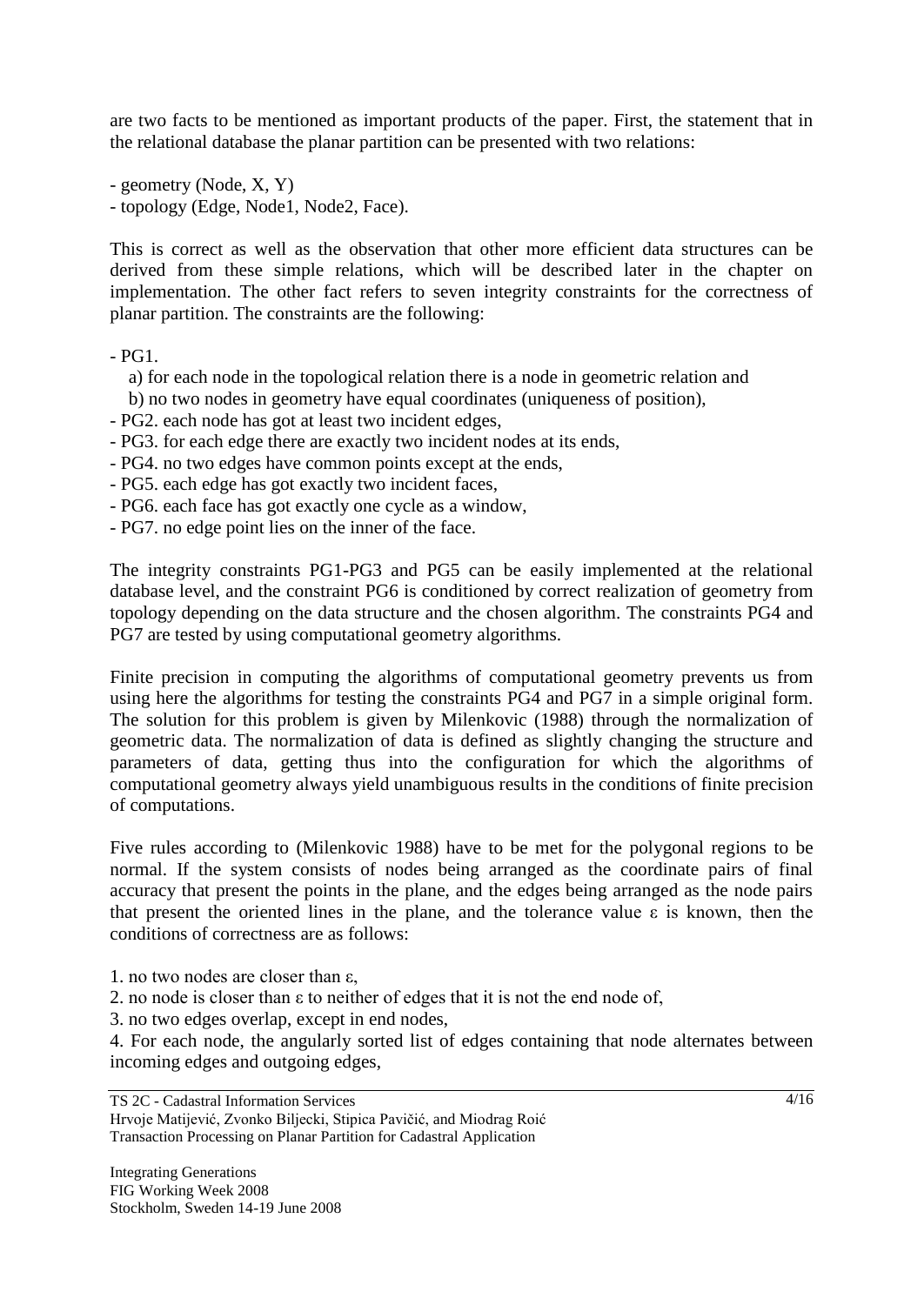5. for each point in the plane the topological winding number is 0,1 or not defined.

It should be emphasized that meeting the first two prerequisites ensures correctness of tests based on computational geometry algorithms but it does not provide the correctness of the set of polygons that can be created out of the set of nodes and edges.

# **3. TRANSACTIONS ON PLANAR PARTITION**

Transaction is a set of operations initiated by the application program that are executed on one or more data servers with ACID properties guaranteed by the run-time system of these servers (Weikum and Vossen 2002). In the rest of the text a change on the planar partition is considered a transaction.

## **3.1 Data Model and Definition of Transaction**

Two basic variants of storing the topological data for planar partition are winged-edge (Baumgart 1972) and half-edge, and they come originally from the domain of solid modeling. The basic difference between these two data structures is revealed in the method of storage. With winged-edge all pointers are stored together (single database row) and with half-edge there is a row per half-edge, yielding two rows per edge. Good comparison of these two data structures can be found in (Kettner 1998).

All topological rules refer to the edges and the edges are (and not half-edges) together with nodes the basis of planar graph closing the faces. This is the argument in favor of using some form of full edge data structure. However, since polygons, instead of non-structured set of lines, are the means for managing the planar partition and polygons being an ordered sequence of vertices from which it possible to create half-edges almost directly, makes them convenient for this purpose. Half-edges have been therefore used as topological data structure. The basic geometric segment of the described model are now two relations presenting the variant of half-edge:

- geometry (Node, X, Y)

- topology (Node1, Node2, Face, Ring, Type).

The first three values are pointers to referenced objects and the other two are number and type of the ring in the face (internal/external). The initial state for further considerations makes a set of polygons of planar partition stored in the correct condition in the form of geometry and topology (of half-edges and nodes).

Semantic definition of transactions in planar partition needed in this consideration is the transition from the current state into the new state of data set that determine the polygons of planar partition (geometry and topology) placed within the boundaries of the involved area. The polygon corresponding to the union of all polygons affected by the transaction in the current state will be called involved area. It can also be defined as: each polygon of the set of polygons making the current state of the involved area must be in !DISJOINT (not disjoint)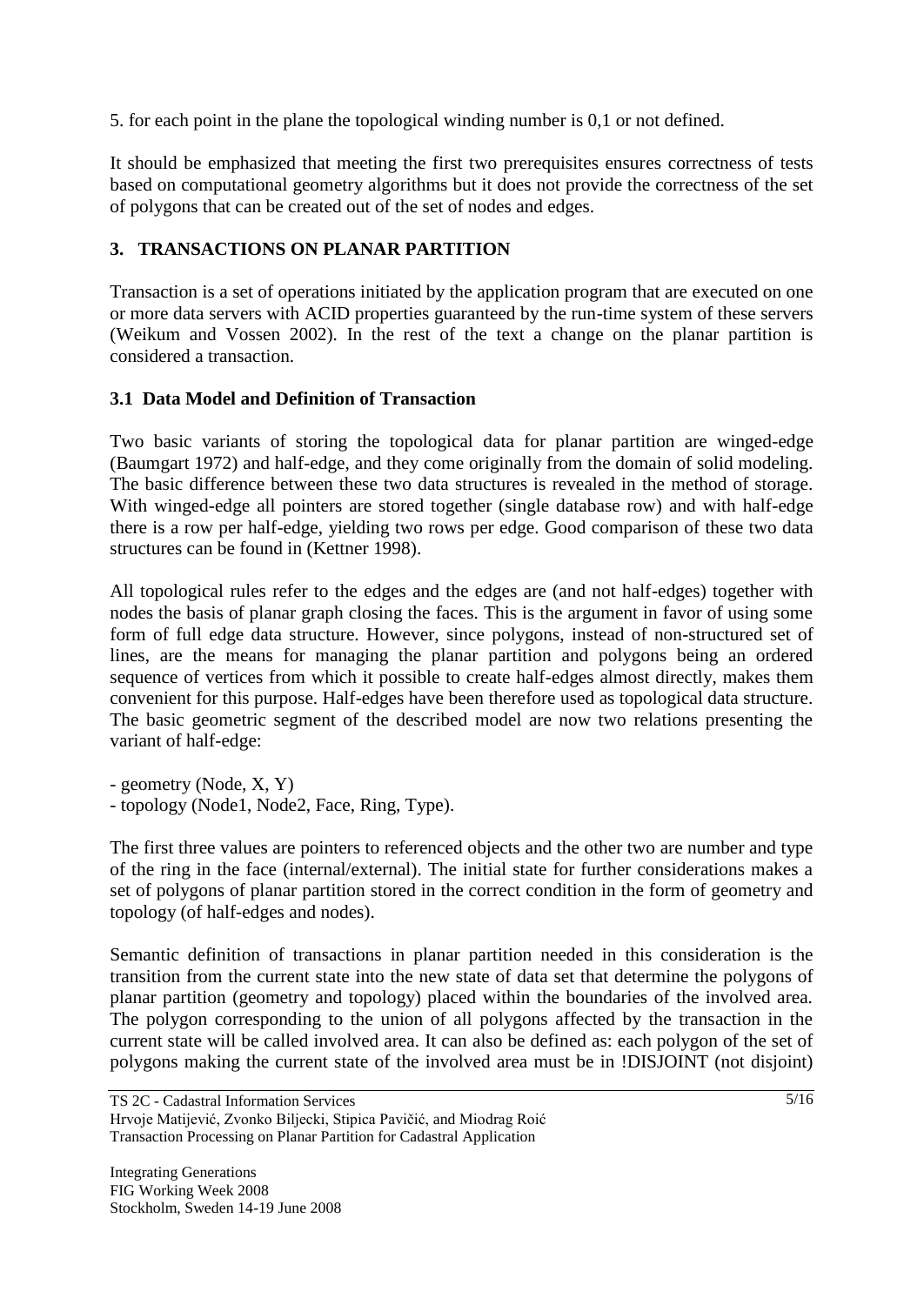relation with at least one polygon of the same set. Furthermore, apart from the contents of the involved area that will be changed, the boundary of the involved area can also be changed indirectly. The boundary of the involved area is in the topological sense a set of half-edges whose faces are not a part of the involved area, and whose complementary half-edges are part of the involved area (Fig. 1).



**Fig. 1** Involved area and its boundary for the change on parcels 101 and 102

One transaction is a set of delete/insert operations related to topology by which all half-edges are deleted within the involved area and by which new half-edges of the involved area are inserted. Also, the half-edges on the boundary of the involved area that are split because of the changes of half-edges complementary to them must be additionally taken into consideration. Now, a set of prerequisites needs to be found which would ensure that after replacing the polygons (i.e. the derived half-edges and nodes) for the involved area the planar partition would remain in correct state.

## **3.2 Consistency Rules and Half-edges**

Let us presume at the beginning that a set of data presenting future state of the involved area that is a part of topologically and geometrically correct planar partition, and consisting of new polygons and points, has been tested to meet the following prerequisites:

- no new node is located at the distance smaller than chosen tolerance from any existing or any other new node (identically PG1),

- all nodes are of the order >1 (identically PG2),

- all half-edges have got the existing nodes or the nodes that are to be created via this transaction as their ends (PG3),

- all polygons realized from new topology (half-edges) are simple (PG6),

- all new half-edges are extracted from new polygons (M1).

For this set of prerequisites we shall use further on the expression first order rules for the sake of simplicity. Readers are invited to notice that PG5 and PG7 have not been fulfilled, and that PG4 has been indirectly fulfilled through the polygon simplicity condition. To continue, let us introduce the expression of complementary half-edge: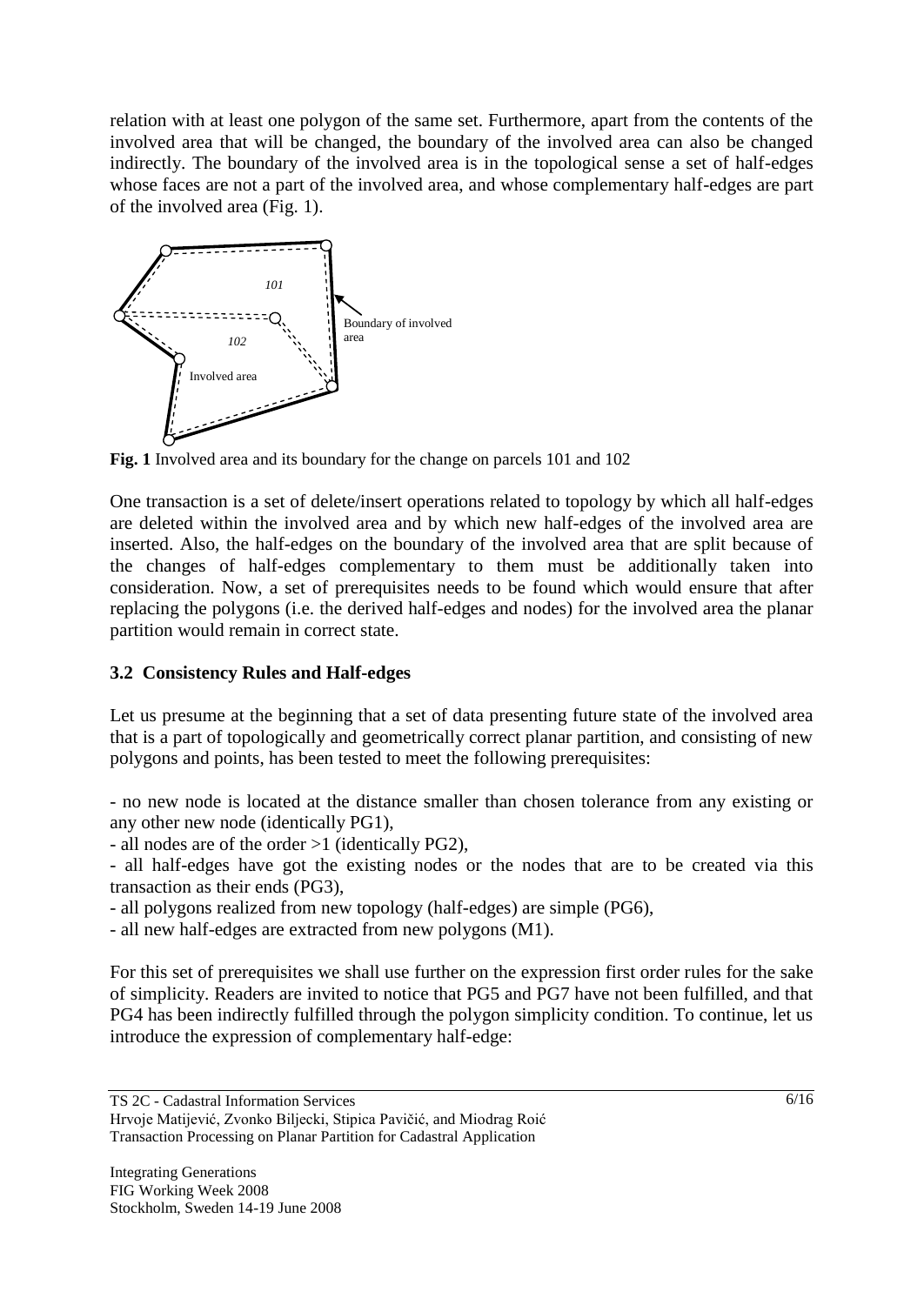*A half-edge is complementary to the other half-edge if its first node is identical to the second node of the other half-edge, and if its second node is identical to the first node of the other half-edge.* 

Furthermore, it is obvious that, if a half-edge a is complementary to the half-edge b then b is also complementary to a. Let us now have the complementarity rule for half-edges valid:

*The involved area (half-edges, nodes and faces that they make) is correct after the change/transaction if the prerequisites PG (1,2,3,6) and M1 are met and if for each new halfedge there is one complementary half-edge.*

In order to prove that, we show that it is not possible to have half-edge appear for which there is no complementary half-edge, and to retain the prerequisites from the presumption at the same time. To start with, let us consider a simple change/transaction of two polygons making involved area which gets rearranged by a transaction (Fig. 2).



**Fig 2**. Involved area before and after the correct transaction

Let us consider now the situation on half-edges as a result of a simple irregularity on new node h. If the vertex of the polygon 201 moves from h to h' (Fig. 3) then the polygon 201 moves away from 202 and empty space appears between them which disrupts one of the basic conditions of planar partition, a complete coverage, i.e. formally PG5. The other case, when the vertex of the polygon 201 moves from h to h", the other basic condition of the planar partition is disrupted, the non-existence of polygon overlapping, i.e. PG7.

TS 2C - Cadastral Information Services Hrvoje Matijević, Zvonko Biljecki, Stipica Pavičić, and Miodrag Roić Transaction Processing on Planar Partition for Cadastral Application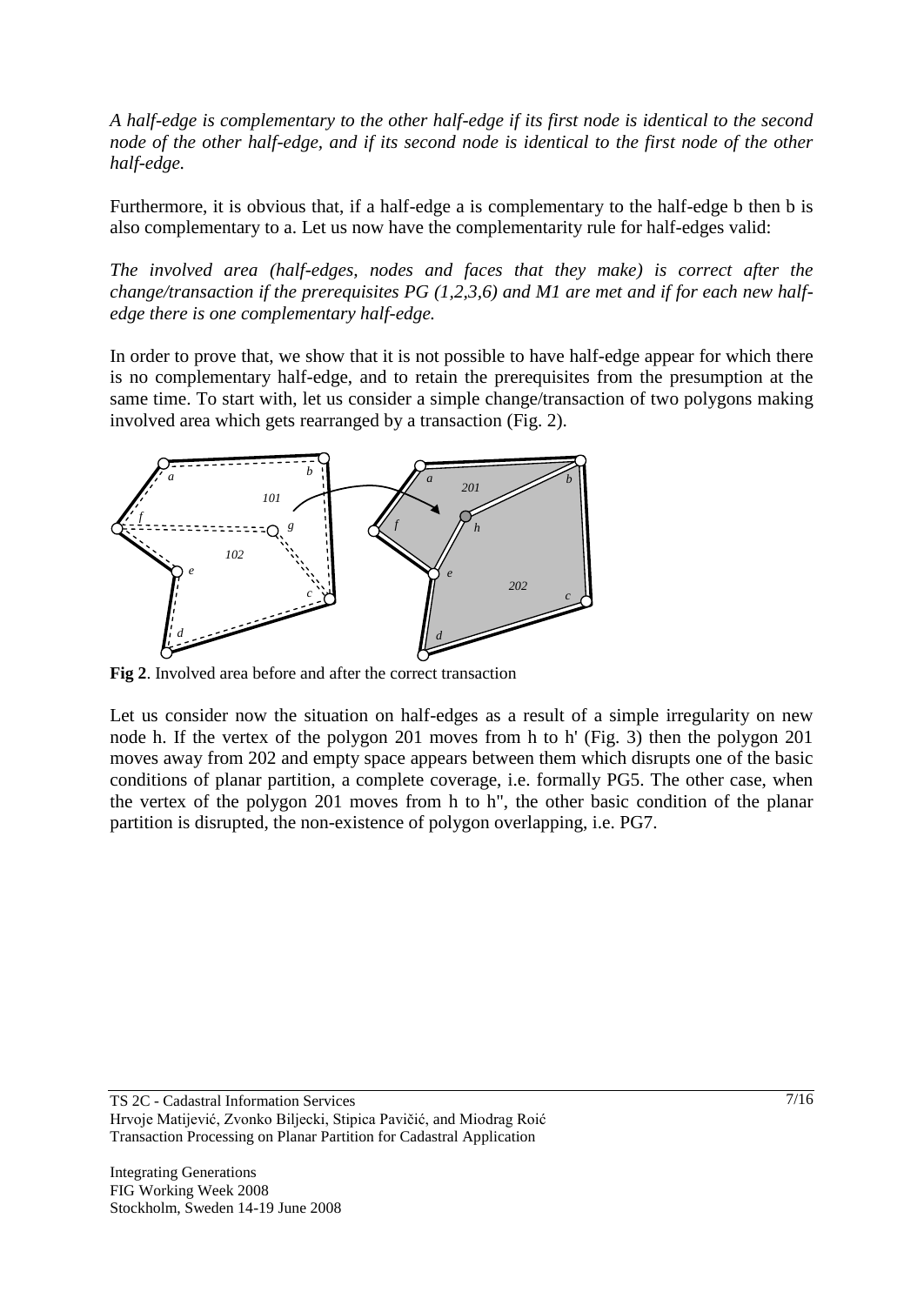

**Fig 3**. Two types of incorrectness after the transaction

Important here is the fact that in both cases, although the first order rules are met, the transactions have resulted in incorrect state in which for the half-edges eh' and h'b of the face 201, i.e. for the half-edges bh and he of the face 202 there are no complementary half-edges. It is now obvious that if any vertex of any polygon creating a new state of the involved area should move from the node participating in any other polygon, although the first order rules are met, the complementarity rule of half-edges is not met.

Finally, it is to be concluded from the previous argumentation that the new state of the involved area is correct after the transaction if the first order rules are met and if the complementarity rule of half-edges is met.

#### **4. IMPLEMENTATION CONSIDERATIONS**

Further in the text there is the description of the implementation given, that is based on the above presented theoretical considerations. In concrete case there has been Oracle10g SDBMS (Spatial Database Management System) used, the entire business logic has been coded in PL/SQL and is executed on the database server. In order to avoid frequent usage of many orders of magnitude slower permanent storage subsystem (HDD) during the execution of transaction testing, all the data to be tested if first loaded into in-memory copies and all algorithms are executed on that data. For the purpose of in-memory data storage the PL/SQL tables (index-by tables) have been used that provide direct access to data via index value. For the purpose of presenting the orders of magnitude, the tests have been executed on a database engine installed on a PC with one Intel dual core processor working on 2GHz clock speed and with 1GB RAM and a SATA HDD. The Digital Cadastral Map maintenance transaction processing system called *Vektoria@DKP* using the described engine for testing the transactions is currently being implemented on sites in Croatia and Bosnia and Herzegovina.

#### **4.1 Algorithms Needed for Implementation**

The implementation receives a set of polygons and possibly a set of new points (geometry) as input data and the following needs to be executed. Uniqueness of points position test, the extraction of topology (half-edges) out of geometry together with the normalization of data,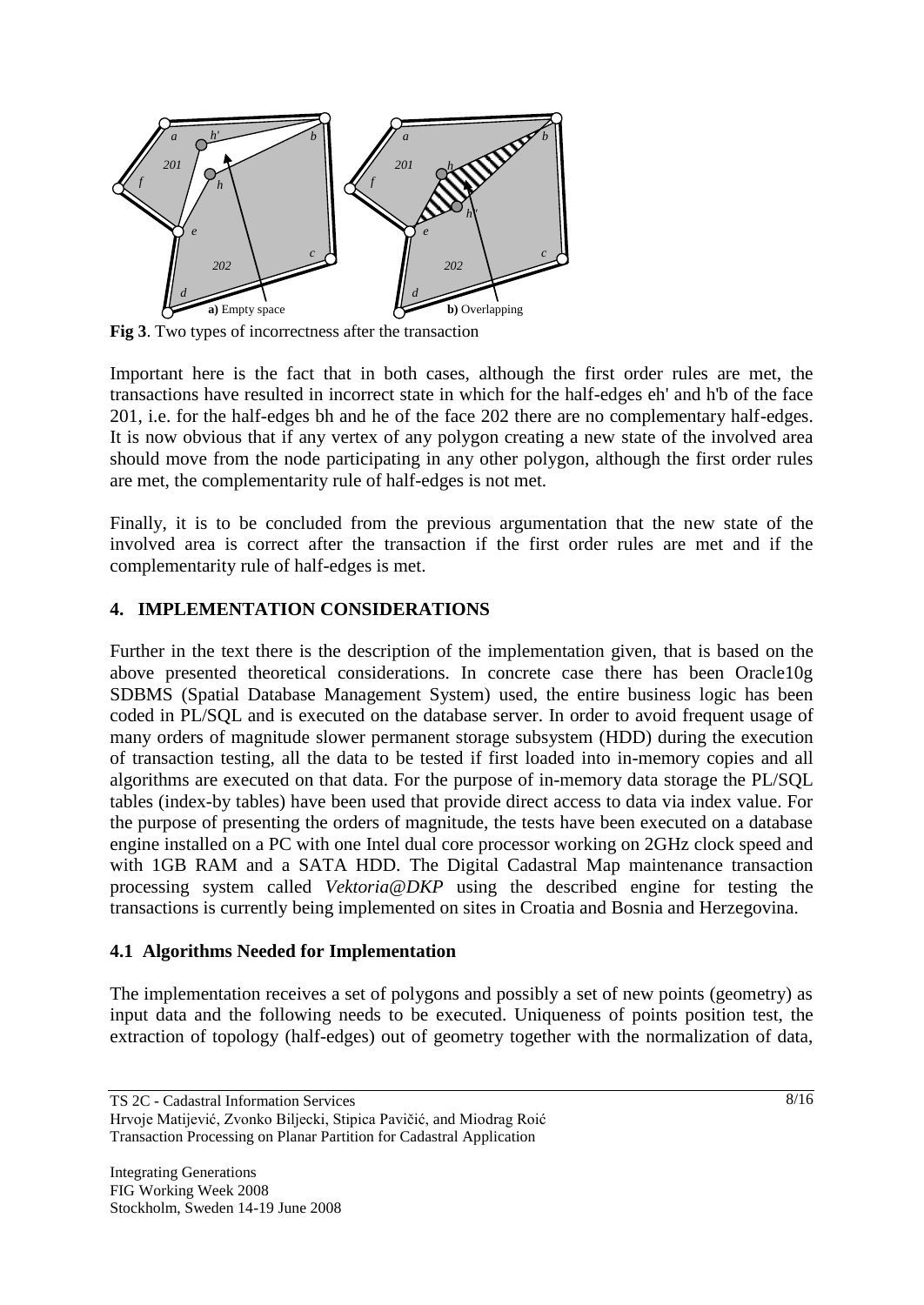checking of the simplicity of polygons and finally checking of the correctness of the set of derived topological data (half-edges) within itself, and on the edge of the involved area.

Two algorithms of computational geometry needed for this are calculation of the Euclidian distance between two points in the plane and determination of the distance of a point from a line (Morrison 1991, Paeth 1990).

Extraction of topology is an operation yielding a set of half-edges out of a set of polygons and nodes. The procedure is rather trivial and consists of spatially querying the set of points (nodes) for each vertex of the polygon in order to find the one that is spatially identical to the vertex (within the tolerance). Node pairs for successive polygon vertices together with the data for the current ring of the polygon make records for consecutive half-edges of the face of this polygon. The realization of polygon from the face is again a trivial procedure, and it consists of directly acquiring the node coordinates and storing them in a predefined format (SF) according to the sequence from the face record using the identification of nodes from half-edges. There is no spatial querying here.

#### **4.2 Optimizing of Spatial Tests (Spatial Indexing)**

In order to execute primary filtering of possible pairs during testing of a spatial relationship, a spatial index is used with spatial databases. However, the functionality of spatial index is lost with in-memory calculation. With smaller input data set it is of no importance, but if the input data set is large, the usage of spatial index considerably improves the performance.

Therefore, the approach with spatial indexing of in-memory data is used here. In order to perform tests for the distance between points, a very simple procedure is described by (Zalik 1999). In brief, all points are stored into the memory (into the collection with the possibility of direct access by using an identifier), this is so called geometry data structure – GDS. For the entire area (here involved area) an imaginary division into fields of identical dimensions is created that cover the whole area, which was called by the author a uniform planar subdivision – UPS. When being entered into GDS it is defined for each point in which field of UPS it is placed and this information is stored. In order to obtain a good storage demand and obtained efficiency ratio, index structure can be organized in such a way that there is a record together with the indicator of the first point of GDS in this field. In GDS each record contains a pointer for the next record (the pointer for the first record is in UPS) for each field in which there is at least one point (Fig. 4).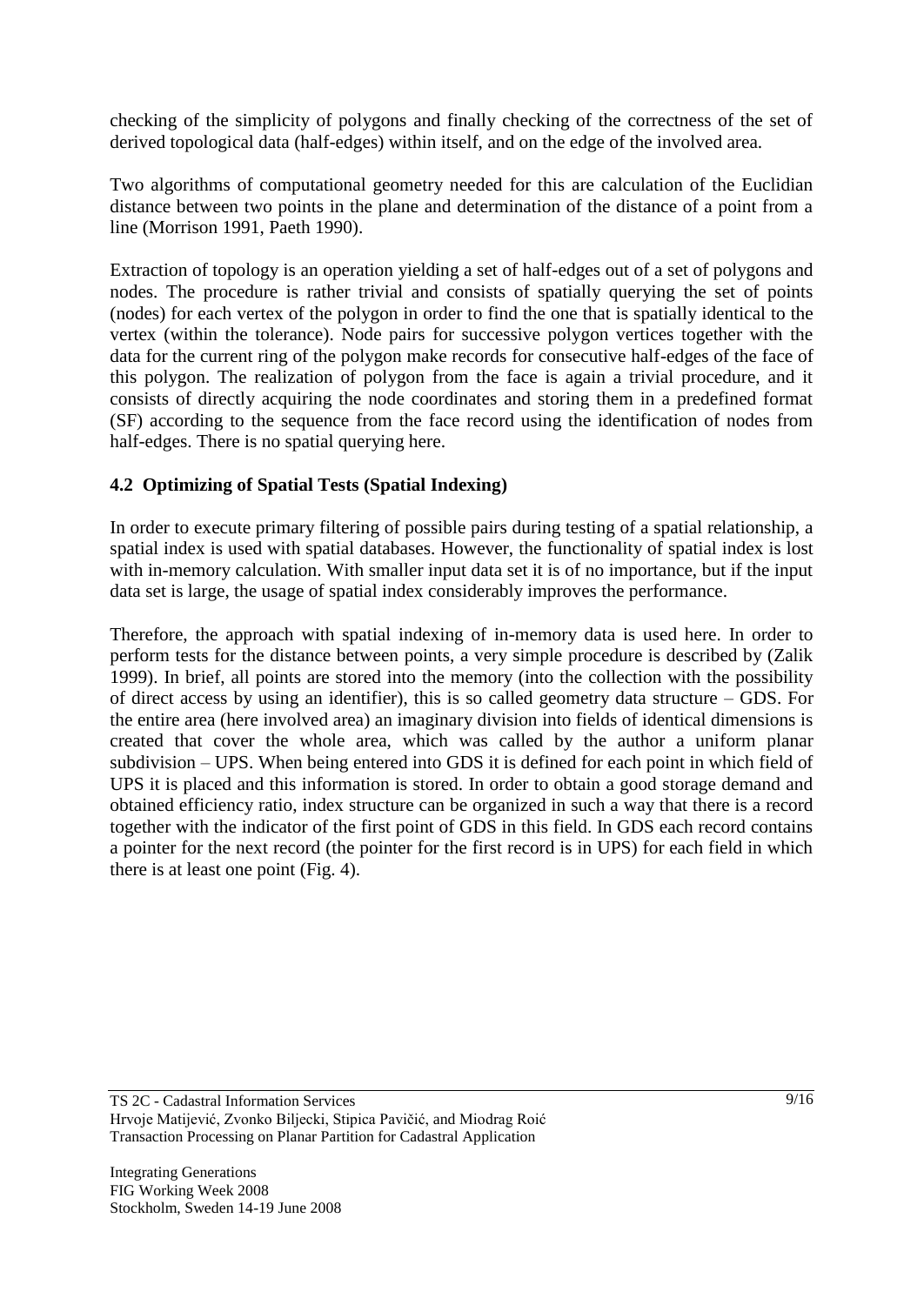

**Fig. 4.** Relationship between UPS and GDS (modified from Zalik 1999)

When filtering the candidates for testing, after the position has been calculated, i.e. the filed in which the test point is located, it is sufficient to take the record of the first GDS element from UPS and perform testing for it and for all the others (obtained by means of the pointer from the previous one). Additionally, the tolerance for distance tests needs to be regarded for the points near or at the edge of the field. The easiest way to deal with this is to copy the reference for the point near or at the edge of the field to the neighboring field which ensures it will be tested with points from this field also.

With indexed linear elements Zalik (1999) used already created UPS by determining for each line in which fields UPS is located (through which it passes). Now that a set of lines for separation testing is to be checked, it is sufficient to check for each UPS field which lines go through it. In order to avoid multiple testing of the same line pairs they are marked as tested. This, of course would require a calculation of algorithm for finding fields through which lines pass, which would unnecessary complicate initialization of the indexing subsystem.

In order to make the approach as simple as possible, i.e. the initialization of index, in our approach only one more level of UPS has been introduced for indexing linear elements. The fields of this level (further UPS1) are obtained by grouping, i.e. joining the fields of already created UPS for the points (further UPS0). The information in which UPS1 field the UPS0 field actually belongs is not physically stored, but determined on-demand. The creation of index for the lines (UPS1) is now reduced to calculating the position of both end points on the line in UPS0 and to checking whether both points are in the same UPS1 field. The lines that are not sorted in either of the UPS1 fields, hence, those whose both end points are not located in the same UPS1 field remain to be tested with each test line (or points, according to the test type) (Fig. 5).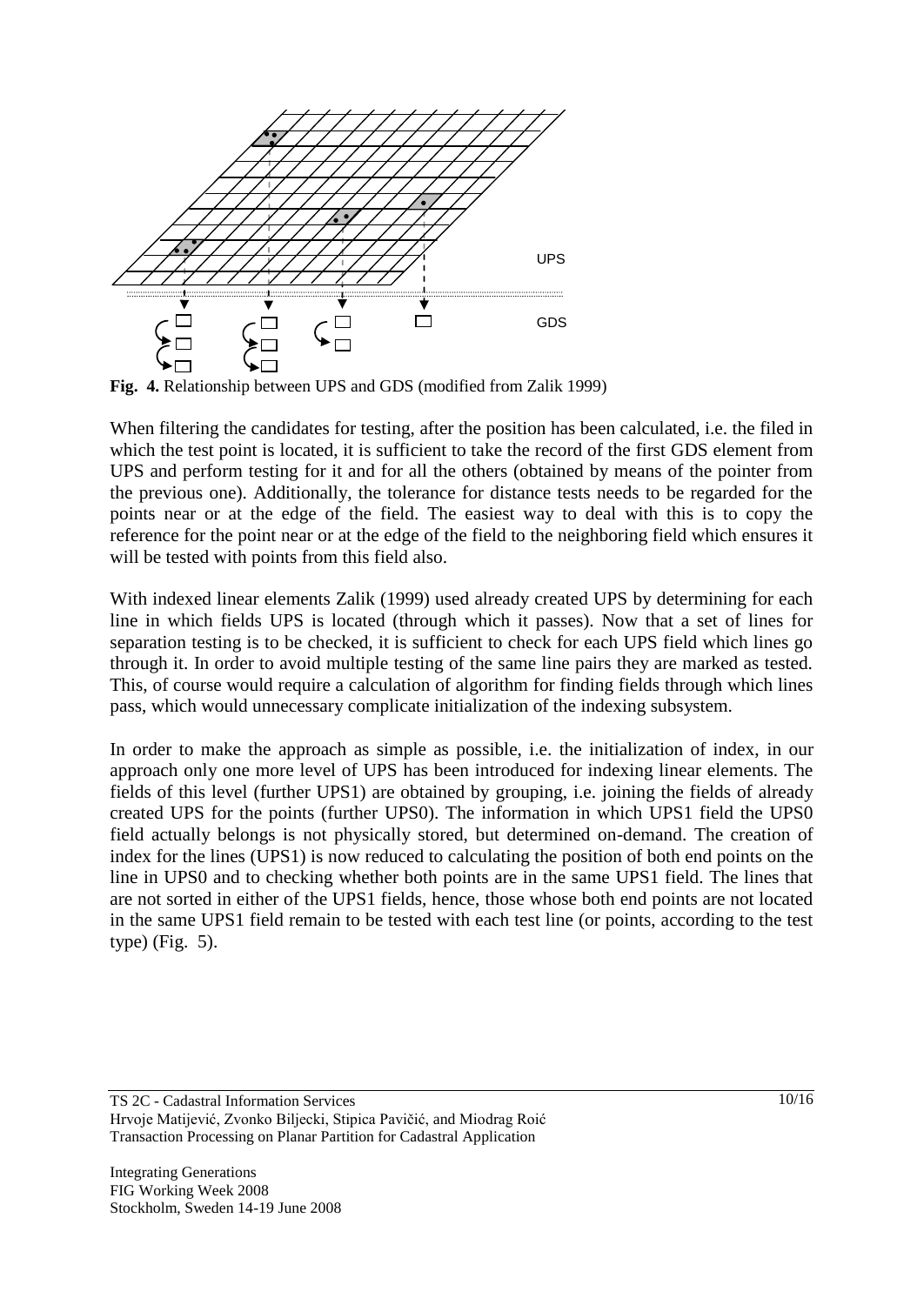

**Fig. 5.** Relationship of UPS levels

When using that kind of approach to spatial indexing, it is important to choose the size of the field of both UPS levels properly. Due to the nature of cadastral data, very low level of grouping of points can be expected at smaller distances. Not to lose a positive effect, it is also not desirable to create the division with to small field (smaller dimensions of individual fields result in larger total number of fields).

Determination of UPS1 field size is more complex. The field with to small dimensions will cause a large quantity of lines that are not classified and that need to be always tested. The field with to large dimensions will result in classifying large quantities of lines into individual field, which causes the loss of efficiency because the effect of filtering is reduced.

## **4.3 Performance Testing**

In order to perform the index efficiency testing, it is necessary to define the sizes of fields on both levels. Therefore, UPS0 field size of 2 meters (2x2 meters) has been chosen. The reduction of field size could result in even less points being classified into individual field, but it would bring no significant effect, because the number of tests for each new point from the total number of points in the involved area has been reduced anyway to as much as it can be expected in the area of 2x2 meters. For the size of UPS1 field the value of double average length of all edges in the cadastral municipality has been chosen empirically.

For the purpose of testing two transactions have been prepared. One transaction is average size that can be expected in everyday operation of the system, and the other one is actually the creation of an average cadastral municipality (about 4000 parcels). (Fig. 6). Furthermore, the information about 12211 new points and 33816 half-edges (.i.e. as much polygon vertices) is more important than the number polygons (parcels) themselves.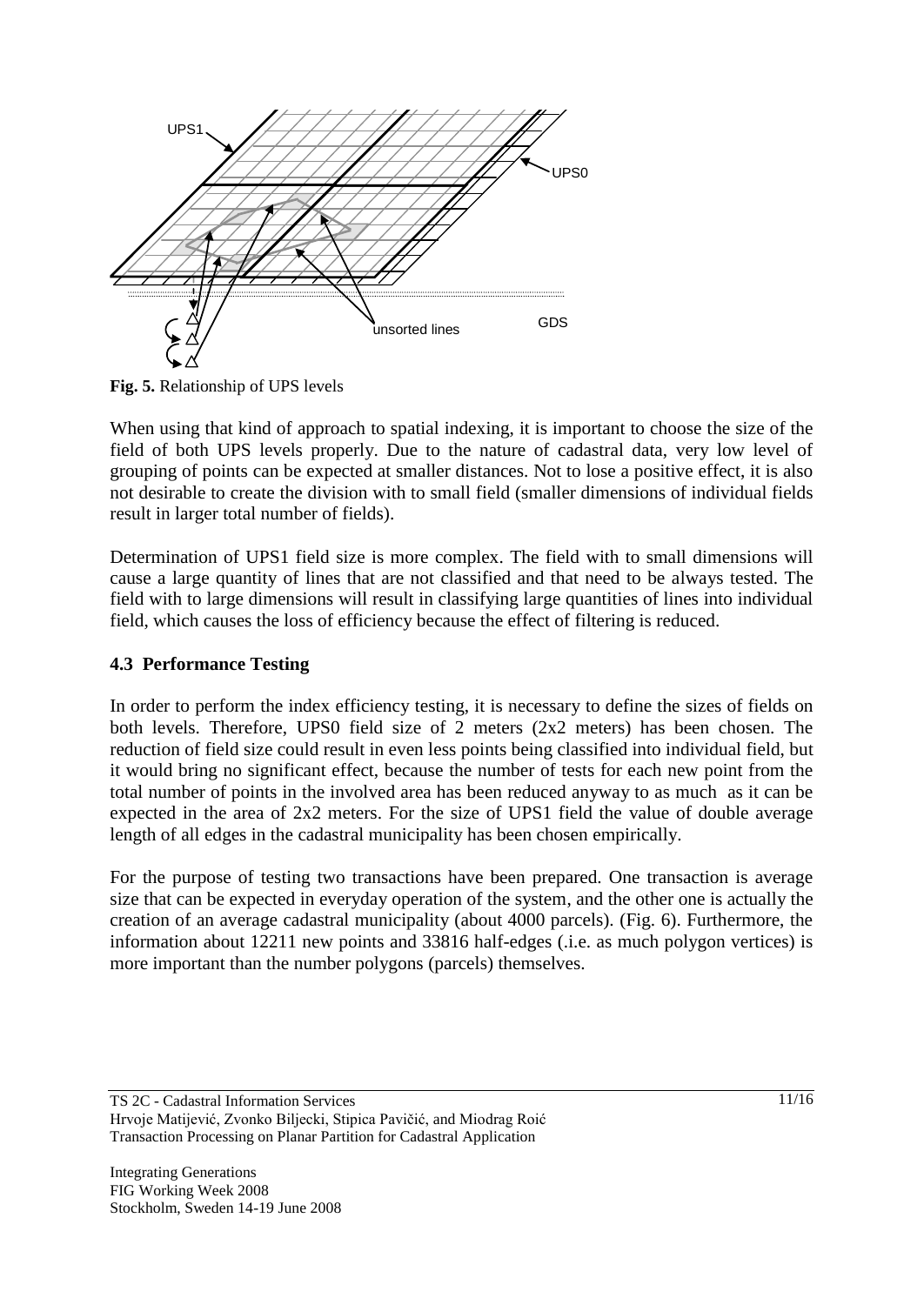

**Fig. 6.** The test transactions

On both transactions there has been the testing executed without using any indexing level, and as expected, because of a very large data set, the time for the big transaction to be executed was not acceptable (almost 9 hours) (table 1). After that, the testing of both transactions has been made, first by using only UPS0 (indexed points) and then also UPS1 (indexed lines).

#### **Table 1.**

| <b>Transaction</b> | No indexing   UPS0 used |          | $UPS0+UPS1$ used |
|--------------------|-------------------------|----------|------------------|
| Big                | 08:46:50                | 00:01:50 | 00:01:21         |
| Small              | 00:00:03                | 00:00:02 | 00:00:02         |

The results of the test show that with smaller transactions to be most frequently tested there is no significant profit in using UPS1. It has been expected because the quantity of data to be tested is small, hence, much slower permanent storage (HDD) subsystem more significantly influences performance. Nevertheless, the increase of performance is obvious in a transfer from the situation without index to the usage of UPS0, i.e. to the indexed points.

With large transaction the differences are much more significant. Using UPS0 the time of testing drops from unacceptable 9 hours to not more than 2 minutes, i.e. about half a minute less when using UPS1. This is logical, too, because the usage of index has made it possible to avoid unnecessary distance calculation for a large quantity of data pairs.

Let us consider again the results when changing from UPS0 to UPS1 with both transactions. For smaller transaction at smaller involved area the lines will not be shorter, but they will fall into a few fields of UPS1 only, or the most of them will remain unclassified, which causes a small to none performance gain. Large involved area of large transaction profits on the other hand from UPS1 because a lot of point/line pairs need not be tested. Furthermore, natively implemented mechanism of Oracle SDBMS (validate\_geometry\_with\_context) that is extremely efficient has been used in the implementation to test the simplicity of polygon. If this was not available, the benefit of using UPS1 would be higher even with smaller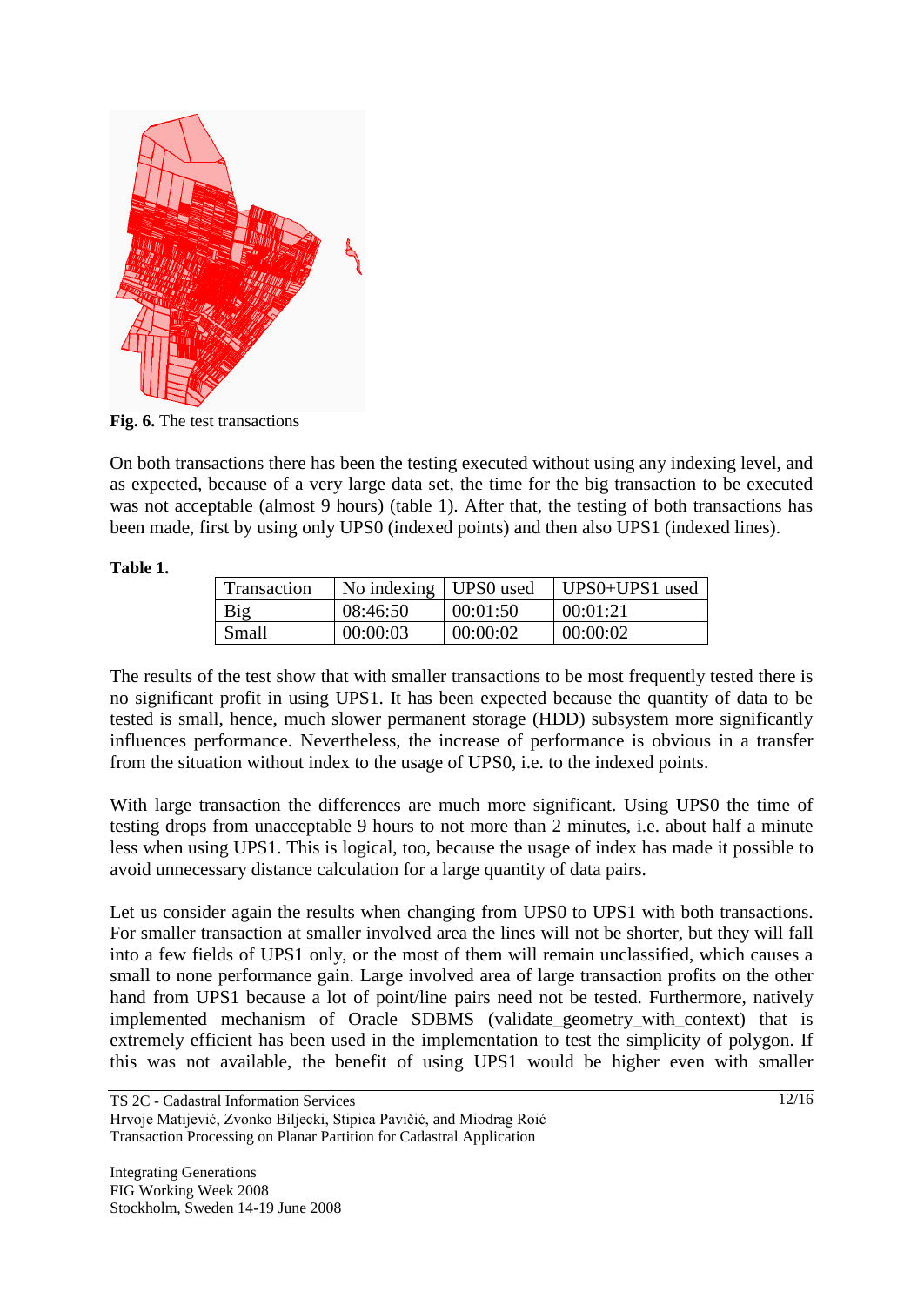transactions because its usage would provide the elimination of some of computationally very expensive line-crossing tests.

# **5. CONCLUSIONS AND FURTHER RESEARCH**

This paper has illustrated that it is possible to implement the system for fully automatic testing and executing the transactions in planar partition with explicitly stored topology in the form of half-edges. The tests are based on provable theoretic assumptions, and the usage of innovative approach to in-memory spatial indexing makes it possible to test for correctness the changes that include very large data sets in acceptable time.

Within the scope of this research the effect of index field size change on performance has not been systematically inspected, but there was an empirical conclusion derived from concrete testing that a good ratio of performance between large and small transactions can be achieved by selecting the size of the field for indexing linear data that is twice as large as the average length of all edges in the planar partition. Further research can be aimed to finding exact values for optimal size of indexing fields for both point and linear data.

#### **REFERENCES**

Baars, M., Stoter, J., Oosterom, P. van, Verbree, E. (2004): Rule-Based or Explicit Storage of Topology Structure: a Comparison Case Study, 7th AGILE conference on Geographic Information Science April 29th - May 1st, Heraklion, Greece.

Baumgart, B. (1972): Winged-edge polyhedron representation, Technical report CS-320, Stanford University, Stanford.

CGAL (2003): CGAL user manual, CGAL Consortium, 2003.

Gröger, G., Plümer, L. (1997): Provably Correct and Complete Transaction Rules for GIS, In: Laurini, R. / Bergougnoux, P.: Proceedings of the 5th International Workshop on Advances in Geographic Information Systems (ACM-GIS'97). Las Vegas, Nevada 1997, pp. 40 - 43.

Hoel, E., Menon, S., Morehouse, S. (2003): Building a Robust Relational Implementation of Topology, Advances in Spatial and Temporal Databases, Proceedings of the 8th International Symposium on Spatial and Temporal Databases. SSTD 2003, Santorini Island, Greece July 2003, Springer-Verlag Lecture Notes in Computer Sciences 2750.

ISO (2004a): ISO 19125-2:2004 Geographic information -- Simple feature access -- Part 1: Common architecture, ISO

ISO (2004b): ISO 19125-2:2004 Geographic information -- Simple feature access -- Part 2: SQL option, ISO.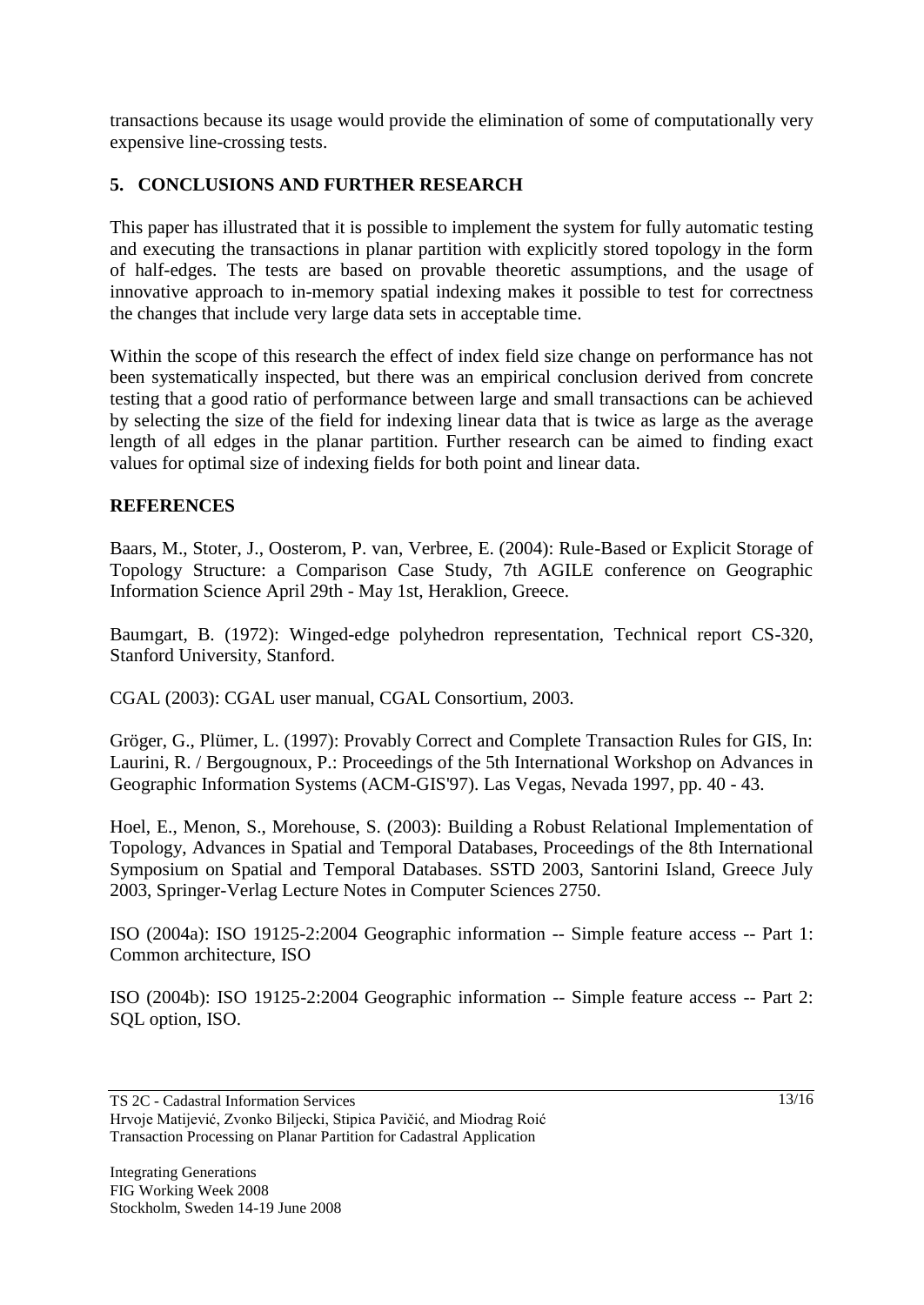Kettner , L. (1998): Designing a Data Structure for Polyhedral Surfaces, Proc. of the 14th ACM Symp. on Computational Geometry, str. 146-154, Minneapolis.

Milenkovic, V (1988): Verifiable Implementations of Geometric Algorithms Using Finite Precision Arithmetic, Artificial Intelligence , vol. 37, str. 377-401.

Molenaar, M. (1998): An Introduction to the Theory of Spatial Object modelling for GIS, Taylor & Francis: London.

Morrison, J. C. (1991): Distance from a point to a line, In: Arvo J, editor, Graphics GEMS II, Academic Press, New York.

Oosterom, P. van (1997): Maintaining consistent topology including historical data in a large spatial database, Auto-Carto 13. pp 327-336.

Oosterom, P. van, Stoter, J., Quak, W., Zlatanova, S. (2002): The balance between geometry and topology, Advances in Spatial Data Handling, 10th International Symposium on Spatial Data Handling, (Richardson i Oosterom urednici), Springer-Verlag, Berlin.

Paeth, A.W. (1990): A fast 2D point-on-line test, In: Glassner A.S., editor, Graphics GEMS, Academic Press, New York.

Plümer, L., Gröger, G. (1996): Nested Maps - a Formal, Provably Correct Object Model for Spatial Aggregates In: Shekhar, Shashi / Bergougnoux, Patrick (Hg.): Proc. of the fourth ACM Workshop on Advances in Geographic Information Systems (ACM-GIS'96). Rockville, Maryland 1996, Str. 76-83.

Theobald, D. (2001): Topology revisited: representing spatial relations, International journal of geographical information science, 2001, vol. 15, no. 8, 689-705.

Weikum, G., Vossen, G. (2002): Transactional information systems, Theory, Algorithms, and Practice of Concurrency Control and Recovery, Morgan Kaufmann Publishers, San Francisco.

Zalik, B. (1999): A topology construction from line drawings using a uniform plane subdivision technique, Computer-Aided Design, Volume 31, Number 5, 30 April 1999 , pp. 335-348(14).

#### **BIOGRAPHICAL NOTES**

**Hrvoje Matijević** is currently head of Department for Geoinformatics in Geofoto L.L.C. Prior to this Hrvoje has worked at the Faculty of Geodesy in Zagreb. He received M.Sc. in 2004 with thesis "Cadastral Data Modeling" and in 2006 he defended his Ph.D. thesis "Modeling Changes in Cadastre" at same university. His main research interests were and still are GIS and Spatial DBMS technology in service of spatial data theory and practice.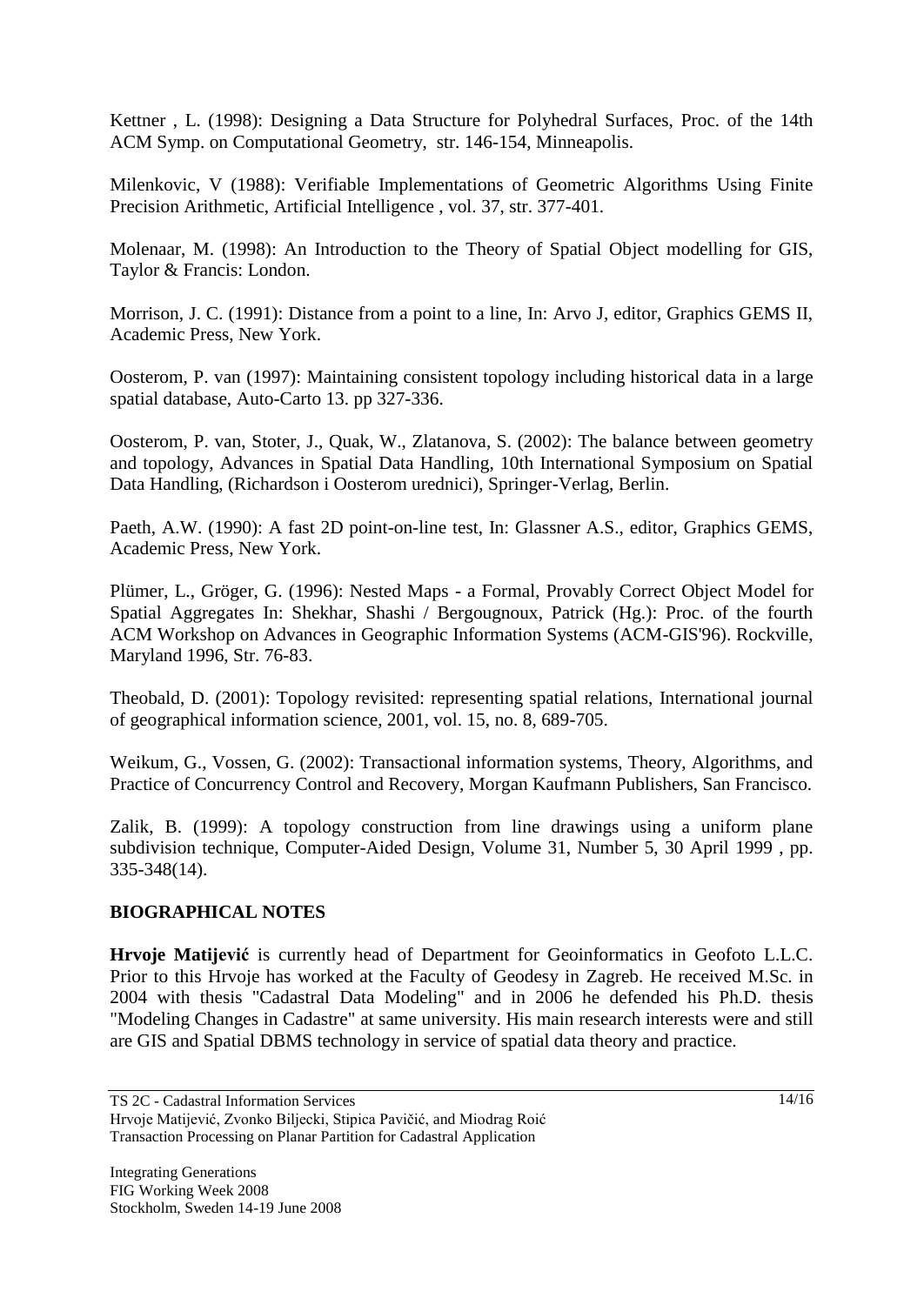**Zvonko Biljecki** is CEO and President of company Geofoto L.L.C. since 1998 when he returned from Switzerland after 9 years of working in company Geofoto Lugano as technical director. After few years of Ph.D. research on Institute of Photogrammetry and Remote sensing I.P.F. at Vienna University of Technology in 2007 he defended his Ph.D. thesis "Concept and implementation of Croatian Topographic Information System". His main research interest are GI, Laser scanning and automated feature extraction. Currently he follows a postdoctoral study at Faculty for Mathematic and Geoinformation.

**Stipica Pavicic** graduated in 1998 on Geodetic faculty in Zagreb. Same year he starts to work on faculty as assistant in Department for Geomatics where he starts postgraduate scientific study (M.Sc.) and finishes it in 2003. In 2003 he starts to work in Croatian Geodetic Institute as professional collaborator in Department for Geoinformation Systems and Databases. From the year of 2004 he is working at the Department for Geoinformatics in Geofoto L.L.C. As a team leader and the team member he participates in the number of GI projects. He is also Ph.D. student at the Faculty of Geodesy in Zagreb.

**Miodrag Roić** is a professor at Spatial Information Management/Cadastre at the Faculty of Geodesy in Zagreb and a national delegate to FIG Commission 3. Currently he is Vice Dean of the Faculty . He leads and participates actively in numerous projects at international and national level. In 1996 he received his Ph.D. from the Vienna University of Technology. He was an Editor-in-Chief of "Geodetski list", an internationally recognized Croatian scientific geodetic magazine.

#### **CONTACTS**

Dr. sc. Hrvoje Matijević Geofoto L.L.C. Buzinski prilaz 28 10010 Zagreb **CROATIA** tel. + 385 1 66 80 111 fax. + 385 1 66 80 182 Email: hrvoje.matijevic@geofoto.hr Web site: www.geofoto.hr

Dr.Techn.sc. Zvonko Biljecki Geofoto L.L.C. Buzinski prilaz 28 10010 Zagreb CROATIA tel. + 385 1 66 80 111 fax. + 385 1 66 80 182 Email: [zvonko.biljecki@geofoto.hr](mailto:zvonko.biljecki@geofoto.hr) Web site: [www.geofoto.hr](http://www.geofoto.hr/)

TS 2C - Cadastral Information Services Hrvoje Matijević, Zvonko Biljecki, Stipica Pavičić, and Miodrag Roić Transaction Processing on Planar Partition for Cadastral Application

Integrating Generations FIG Working Week 2008 Stockholm, Sweden 14-19 June 2008